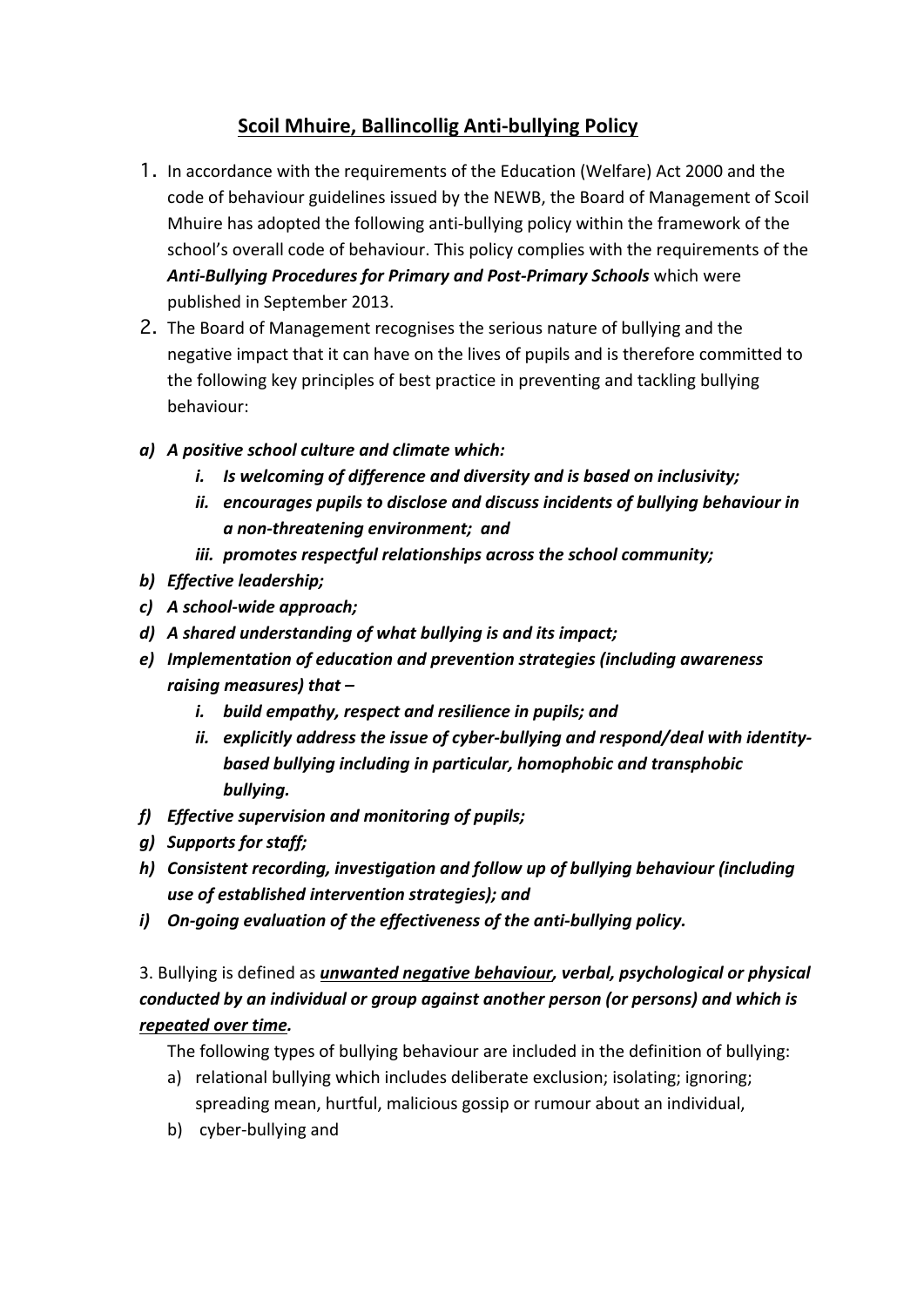c) identity-based bullying such as homophobic bullying, racist bullying, bullying based on a person's membership of the Traveller community and bullying of those with disabilities or special educational needs.

Isolated or once-off incidents of intentional negative behaviour, including a once-off offensive or hurtful text message/private message, do not fall within the definition of bullying. These will be dealt with, as appropriate, in accordance with the school's code of behaviour.

However, in the context of this policy, placing a once-off offensive or hurtful public message, image or statement on a social network site or other public forum where that message, image or statement can be viewed and/or repeated by other people will be regarded as bullying behaviour.

Negative behaviour that does not meet this definition of bullying will be dealt with in accordance with the school's code of behaviour.

- 4. The **relevant teacher** for investigating and dealing with an allegation of bullying will normally be the class teacher. However an allegation of bullying may be raised with any teacher in the school. Teachers will take appropriate measures regarding allegations in accordance with the school's anti-bullying policy.
- 5. The **education and prevention strategies** (including strategies aimed at cyberbullying and identity-based bullying) that will be used by the school are as follows:
	- Anti bullying lessons will be taught in accordance with the Social, Personal & *Health Education (S.P.H.E.) Programme from Junior Infants to*  $6^{th}$  *class* explicitly teaching respectful language and respectful behaviour;
	- Stay Safe Lessons on bullying will be taught. These focus on the different types of bullying and what to do if bullied;
	- *Religion /Ethical programme content that relates to anti-bullying will be taught.* Scoil Mhuire is a Catholic School and is committed to Gospel values in *its* daily living. Central to this is the maxim 'always treat others as you would *like them to treat you';*
	- The school's Code of Behaviour emphasises the promotion of respectful behaviour. It outlines specific duties and responsibilities of staff, parents and *pupils and also what they can expect from others;*
	- The school's Adult Anti-Bullying/Dignity at Work policy promotes respectful behaviour among staff;
	- Oral work opportunities will be used in all subjects to promote self-esteem *and enhance relationships;*
	- School Assemblies will be used to foster a positive school spirit and to increase awareness of the schools anti bullying policy;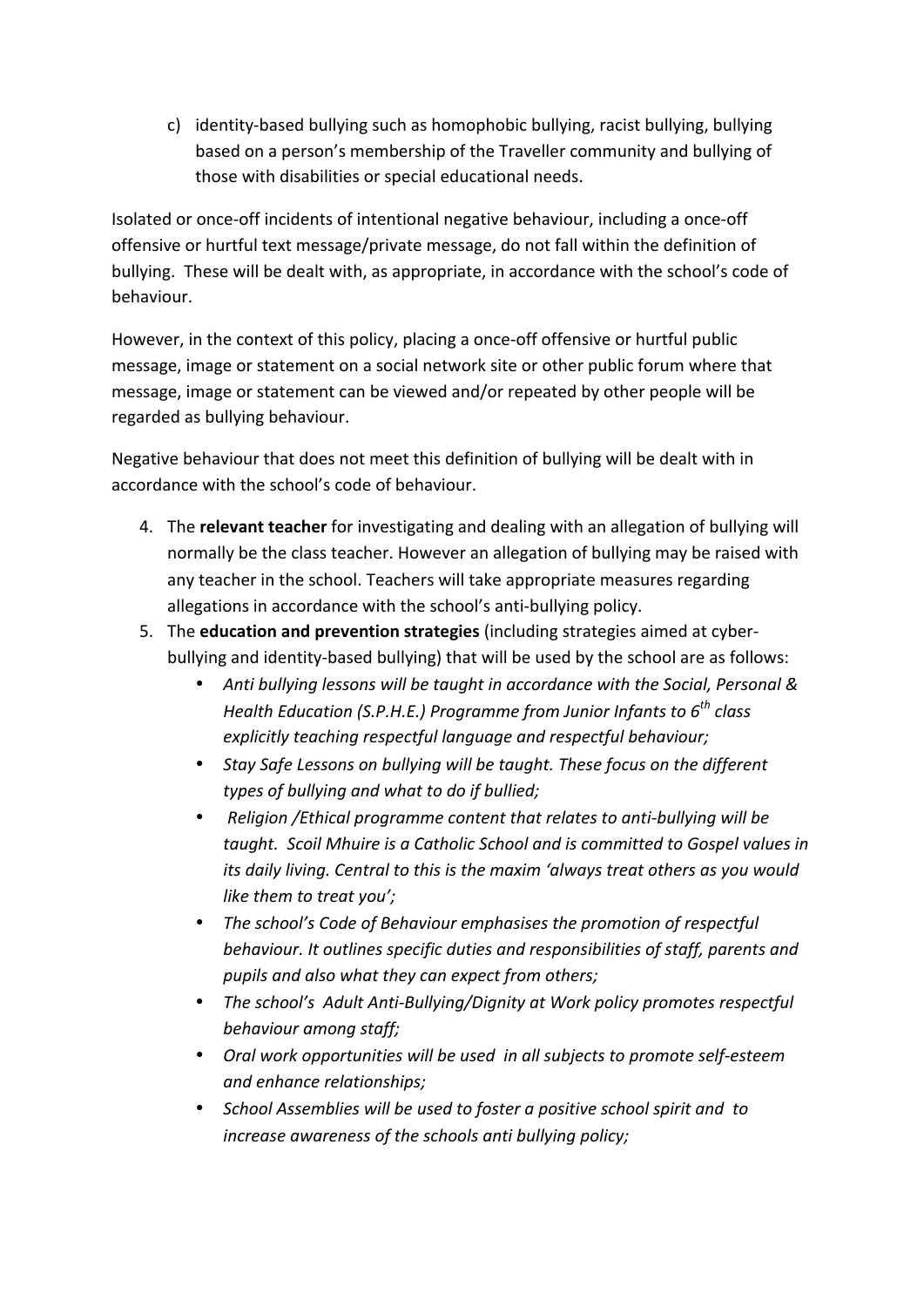- Respect messages and contracts will be displayed in classrooms and around the school;
- *Desired respectful behaviour will be acknowledged;*
- The use of discriminatory/derogatory language in the school will be tackled *including homophobic/racist language and language that belittles pupils with a disability and feedback will be given when respectful behaviour and respectful language are absent;*
- School rules will be taught and compliance with rules and routines will be *promoted and recognised;*
- Explicit teaching will take place on the appropriate use of social media and the need to be safe;
- Pupils are obliged to comply with the school rules on mobile phone and *internet use. Pupils are not permitted to have a mobile phone or hand held device switched on during school time or while on the school grounds c.f. School policy on mobile phones;*
- All staff including non-teaching staff will actively watch out for signs of *bullying behaviour;*
- Adequate supervision will be provided including playground/school *yard/outdoor supervision;*
- Parental support for anti-bullying measures/procedures will be actively *sought;*
- Pupils are encouraged to be aware of the welfare of other pupils. It is made *clear* to pupils that when they report incidents of bullying they are acting *responsibly and are not telling tales;*
- The school computers use the NCTE (National Council for Technology in *Education)* filtering system to block social media websites limiting access to *opportunities to engage in any inappropriate activity online;*
- The school will provide parents with advice and quidelines in relation to their *responsibilities for keeping their children safe on line;*
- Parents and pupils are expected to sign an Acceptable Use of *Information* & *Communication Technology (I.C.T.) Contract, the contents of which teachers* will regularly raise with pupils and which parents are expected to discuss with *their children.*
- 6. The school's procedures for investigation, follow-up and recording of bullying behaviour and the established intervention strategies used by the school for dealing with cases of bullying behaviour are as follows:
	- The primary aim is to **resolve** issues and to **restore**, as far as is practicable, *the relationships of the parties involved rather than to apportion blame;*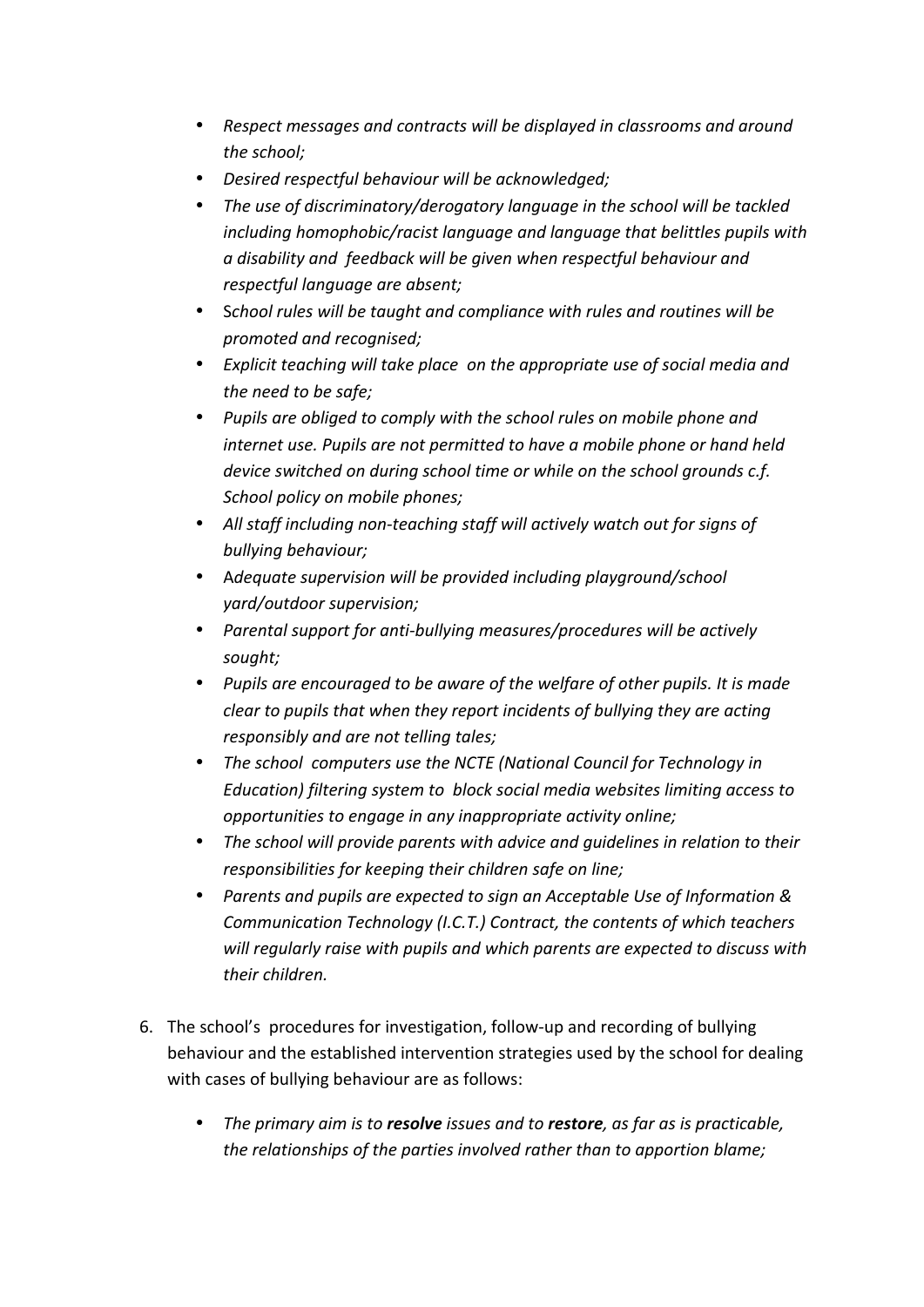- In investigating and dealing with bullying, the teacher will exercise professional judgement to determine whether bullying has occurred and how best the situation might be resolved;
- Reports, including anonymous reports of bullying will be investigated and *dealt with;*
- Non-teaching staff are required to report incidents of bullying behaviour witnessed by them to the relevant teacher;
- Pupils who observe incidents of bullying behaviour should be encouraged to *discuss them with teachers.*
- Parents and pupils are required to co-operate with any investigation and *assist the school in resolving any issues and restoring, as far as is practicable,* the relationships of the parties involved as quickly as possible;
- Teachers will take a calm, problem-solving approach when dealing with *incidents of alleged bullying behaviour reported by pupils, staff or parents.* They should seek answers to questions of what, where, when who and why;
- Interviews will be conducted with sensitivity and with due regard to the rights *of all pupils concerned;*
- Incidents are generally best investigated outside the classroom situation to *ensure the privacy of all;*
- If a group is involved, each member may be interviewed *individually* or asked *to* write down their account of the incident(s) or meet as a group. At the *group* meeting, each member may be asked for his/her account of what *happened to ensure that everyone in the group is clear about each other's statements;*
- Each member of a group will be supported through possible pressures from the other members of the group after an interview;
- In cases where it has been determined by the relevant teacher that bullying *behaviour has occurred, the parents of the parties involved will be contacted* at an early stage to inform them of the matter and explain the actions being taken (by reference to the school policy);
- Where the relevant teacher has determined that a pupil has been engaged in *bullying behaviour, it should be made clear to her how she is in breach of the* school's anti-bullying policy and efforts should be made to try to get her to see the situation from the perspective of the pupil being bullied;
- Any disciplinary sanctions are a private matter between the pupil being disciplined, her parents and the school. Sanctions are dealt with in accordance with the school's behaviour policy;
- Follow-up meetings with the relevant parties involved may be arranged *separately* with a view to possibly bringing them together at a later date if the pupil who has been bullied is ready and agreeable;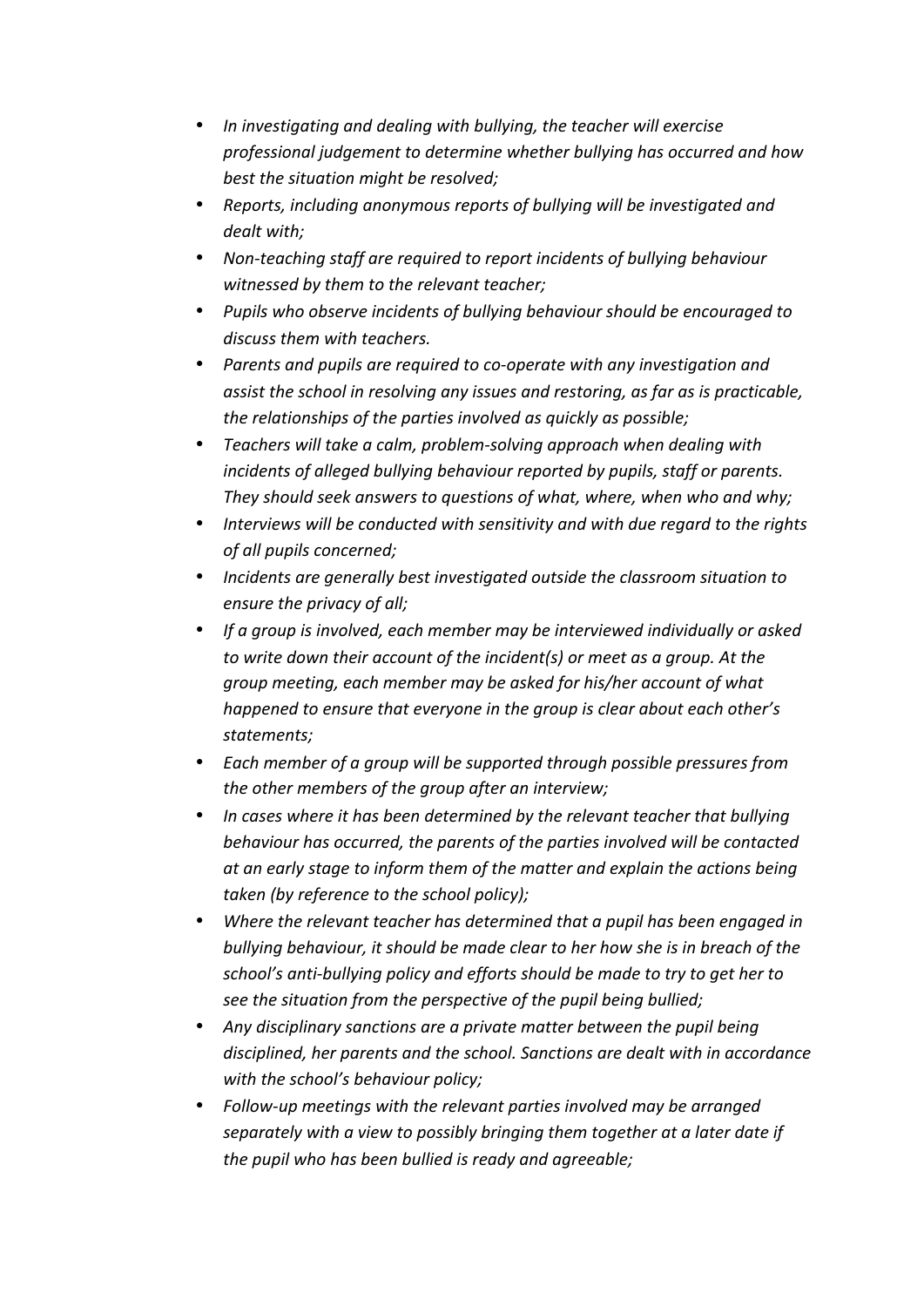- In cases where the relevant teacher considers that the bullying behaviour has not been adequately and appropriately addressed by the parties involved within 20 school days after he/she has determined that bullying behaviour *has occurred, it must be recorded by the relevant teacher in the appropriate recording template;*
- In determining whether a bullying case has been adequately and *appropriately addressed the relevant teacher will, as part of his/her professional judgement, take the following factors into account:*
- *Whether the bullying behaviour has ceased;*
- *Whether any issues between the parties have been resolved as far as is practicable;*
- Whether the relationships between the parties have been restored as far as is *practicable; and*
- Any feedback received from the parties involved, their parents or the school *Principal or Deputy Principal;*
- The special support of parents is required at all stages of the process. Parents are *specifically required to participate by: coming to meet the relevant teacher* and/or principal if requested; co-operating with whatever action plan is put in *place; respecting confidentiality and keeping the good name of all pupils.*
- Where a parent is not satisfied that the school has dealt with a bullying case in *accordance with these procedures, the parents will be referred, as appropriate, to the school's complaints procedures (see Appendix A).*
- In the event that a parent has exhausted the school's complaints procedures (as *in* Appendix A) and is still not satisfied, the school will advise the parents of their right to make a complaint to the Ombudsman for children.

The Children First National Guidance for the Protection and Welfare of Children 2011 *(Children First)* and the Child Protection Procedures for Primary and Post-Primary Schools provide that in situations where "the incident is serious and where the behaviour is regarded as potentially abusive, the school must consult the HSE Children and Family Social Services with a view to drawing up an appropriate response, such as a management plan".

Serious instances of bullying behaviour will in accordance with Children First and The Child *Protection Procedures for Primary and Post-Primary Schools, be referred to the HSE Children and Family Services and/or Gardaí as appropriate.*

7. The school's programme of support for working with pupils affected by bullying is as follows:

*Pupils* who have been bullied will be supported by the school within the limits of resources available through the provision of opportunities to participate in activities designed to raise self-esteem, to develop friendships and social skills and thereby build